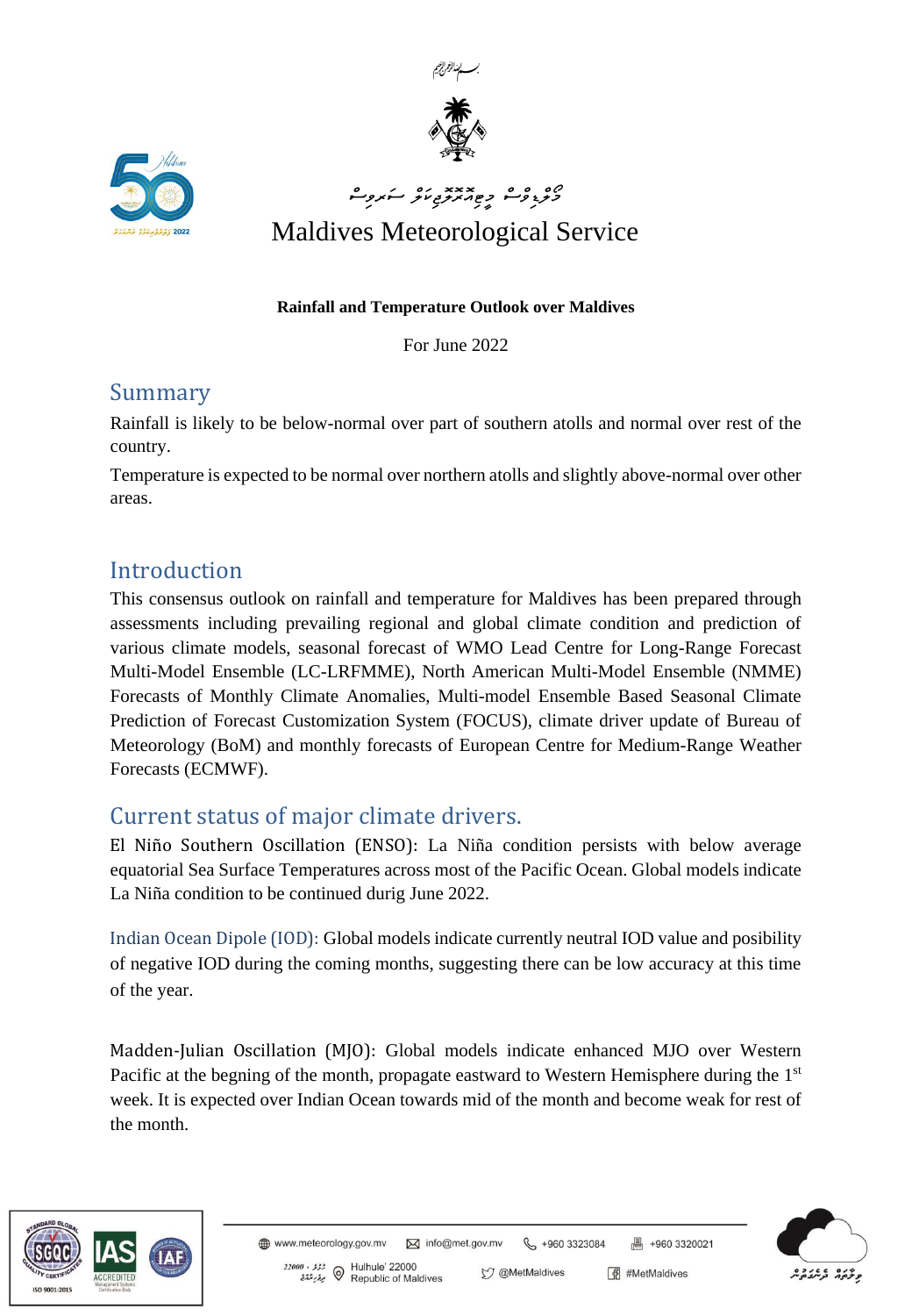

## Calibration of climate models

Climate Predictability Tool ( CPT ) was used to downscale global model outputs to local scale. These results indicate below normal rainfall across the country for June 2022.

### Global Producing Centres and WMO Lead Centre Forecasts

Probabilistic Multi-Model Ensemble of WMO LC-LRFMME indicates below normal rainfall over part of southern atolls and climatological probability over rest of the country during June 2022. Probabilistic Multi-Model Ensemble of WMO LC-LRFMME indicates above-normal Temperature across the country for June 2022.

### Climatic condition during the month of June



Figure 1- During the period 1991 - 2020, monthly mean rainfall of June are 223, 146, 112, 156 and 144 millimeters in Hdh.Hanimaadhoo, Hulhule, L.Kadhdhoo, Gdh.Kaadedhdhoo and S.Gan respectively.



Figure 2- In June 2021, all stations received relatively low amount of rainfall than climate normal for the month. Highest amount of rainfall received in S.Gan with 72% of the average rainfall for the month and lowest rainfall was 26%, received in Hulhule.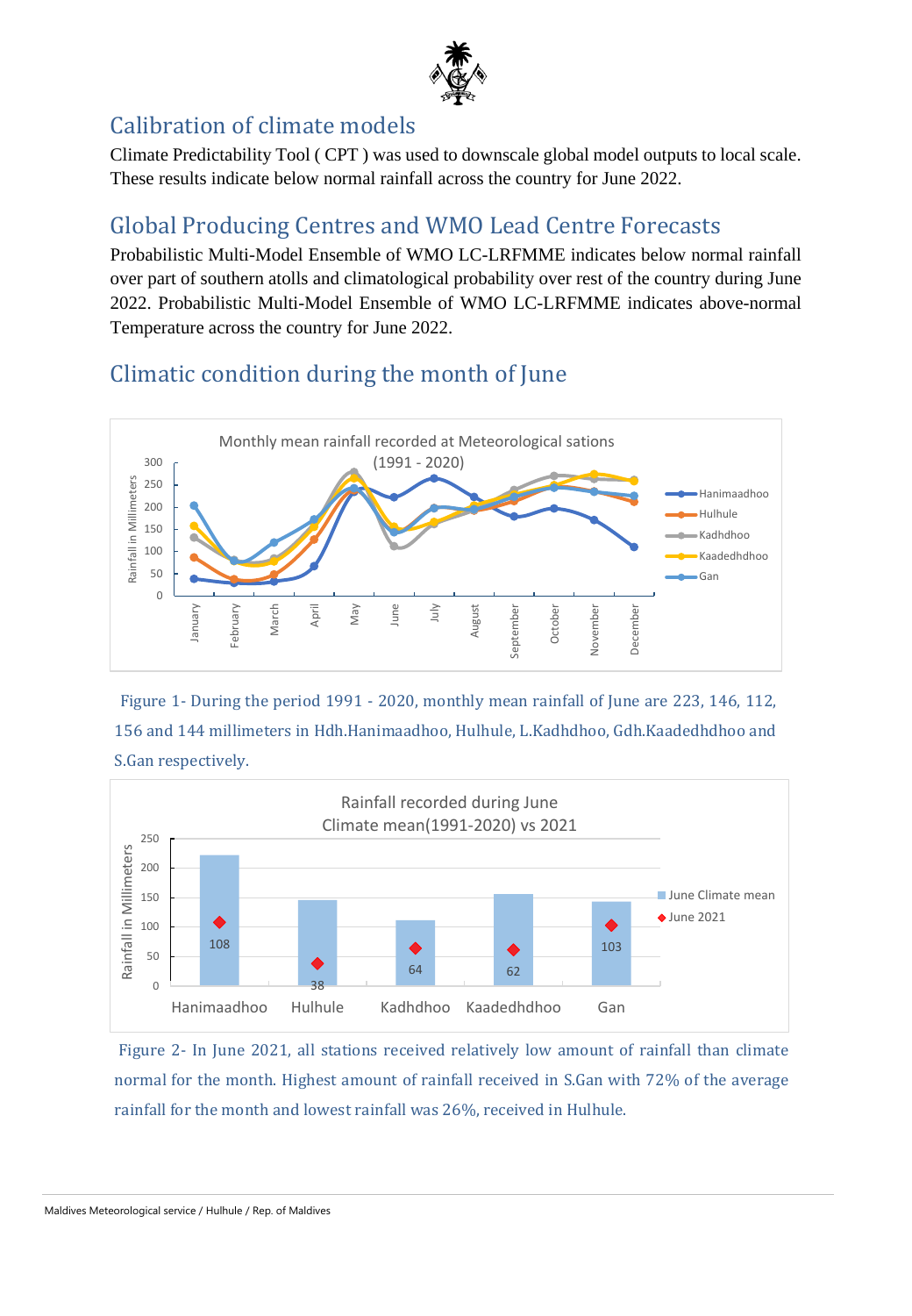

Figure 3: Daily Maximum Temperature range at Meteorological stations during June for the period 1991-2021. Highest maximum Temperature of 34.0°C recorded at Kadhdhoo Meteorological Office.



Figure 4: Daily Minimum Temperature range at Meteorological stations during April for the period 1991-2021, showing lowest minimum Temperature of 21.0 °C at Kaadedhdhoo Meteorological Office.